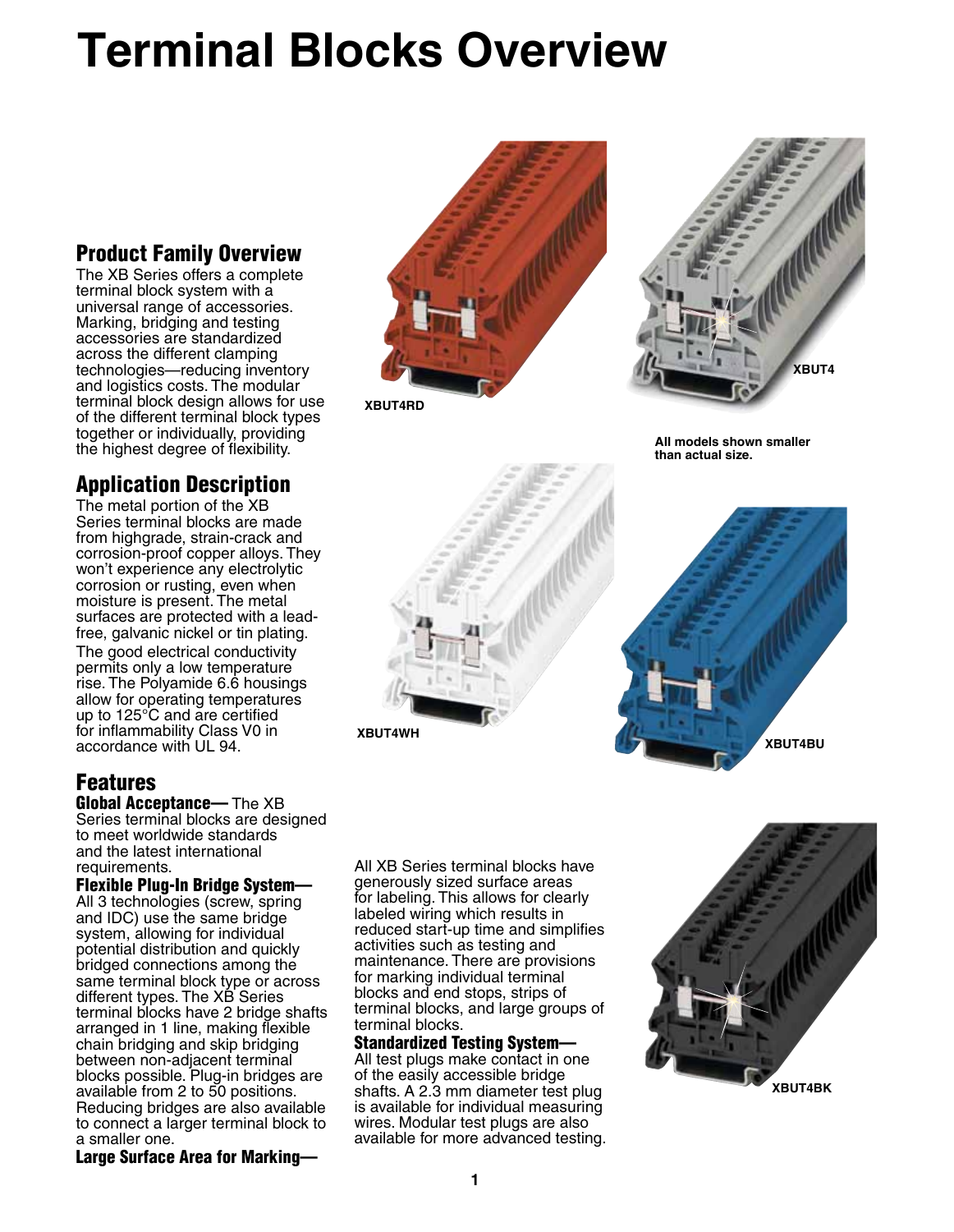**XBAFBS105**

**XBAFBS506**

**XBAFBS210**

**XBAFBS25**

### **Specifications**

**Insulation Material:** Polyamide 6.6 **Dielectric Strength:** 600 kV/cm **Creep Resistance:** 600 CTI **Internal Insulation Resistance:** 1012 **Surface Resistance:** 1010 **Flammability Rating:** UL 94 V0 **Continuous Operating Temperature:** -40 to 125°C (-40 to 257°F)

#### **Standards and Certifications**

**UL and cUL Recognized:** File no. E67464; CE approved **LVD\*:** EN 60947-7-1, EN 60947-7-2, EN 60998-2-3, EN 60352-4/A1

**ATEX Approval:** Eex e applications *\* Not all standards apply to all terminal blocks.*

#### Modular Terminal Blocks for Potentially Explosive Environments

The standard modular terminal blocks are approved for potentially explosive environments. In addition to the usual approvals, they also have been approved by a testing center authorized by the EU. No extra approval is required in intrinsic safety type applications. Modular terminal blocks on the internet address listed below fulfill the requirements for "increased safety" protection type when installation instructions are followed, and have a type examination certificate in accordance with the Ex directive Ex-RL 94/9/EU. These test certificates are recognized in all the EU member states and beyond.

The modular terminal blocks are approved for fitting in Zone 1, the Ex environment, as well as Zone 2. Zone 1 fitting is conditional upon terminal blocks being used in connection boxes approved for EEx e type protection and having the equivalent of at least IP54 protection.

**XBANS3575P**

**All models shown smaller than actual size.**

The EEx approved modular terminal blocks can be divided into the following groups:

- Screw connection terminal blocks
- Spring-cage connection terminal blocks
- Insulation displacement connection terminal blocks
- Mini terminal blocks
- Terminal blocks for specialized applications

#### Identification

Explosion protected electrical equipment must be marked so that the safety characteristics are identifiable. The identification of electrical equipment is described in the harmonized standard EN 50014, as shown in the following example:

| <b>TABLE 55-1. EN 50014</b><br><b>STANDARD EXAMPLE</b> |              |
|--------------------------------------------------------|--------------|
| <b>Type Designation</b>                                | XBUT25       |
| <b>Abbreviation of</b><br><b>Explosion Protection</b>  | EEx e II     |
| <b>Protection Type Increased</b><br>Safety "e"         | е            |
| <b>Equipment Group</b>                                 |              |
| <b>Mark of the Testing Body</b>                        | KEMA         |
| <b>Approval Number</b>                                 | 05ATEX2158 U |

#### Identification in Accordance with ATEX-RL

**XBUT25**

Electrical equipment that is certified in accordance with the ATEX 100a guideline also receives identification describing the site for use.

| <b>TABLE 55-2. ATEX GUIDELINE</b><br><b>EXAMPLE</b> |            |
|-----------------------------------------------------|------------|
| <b>Manufacturing Data</b>                           | 02.01.2004 |
| Address of the<br><b>Manufacturer</b>               | Duncan, SC |
| Number of the<br><b>Appointed Dept</b>              | 344        |
| <b>Common Marking</b>                               | Ex symbol  |
| <b>Equipment Group</b>                              |            |
| <b>Category</b>                                     |            |
| Use in Gas and/or<br><b>Dust Atmospheres</b>        |            |